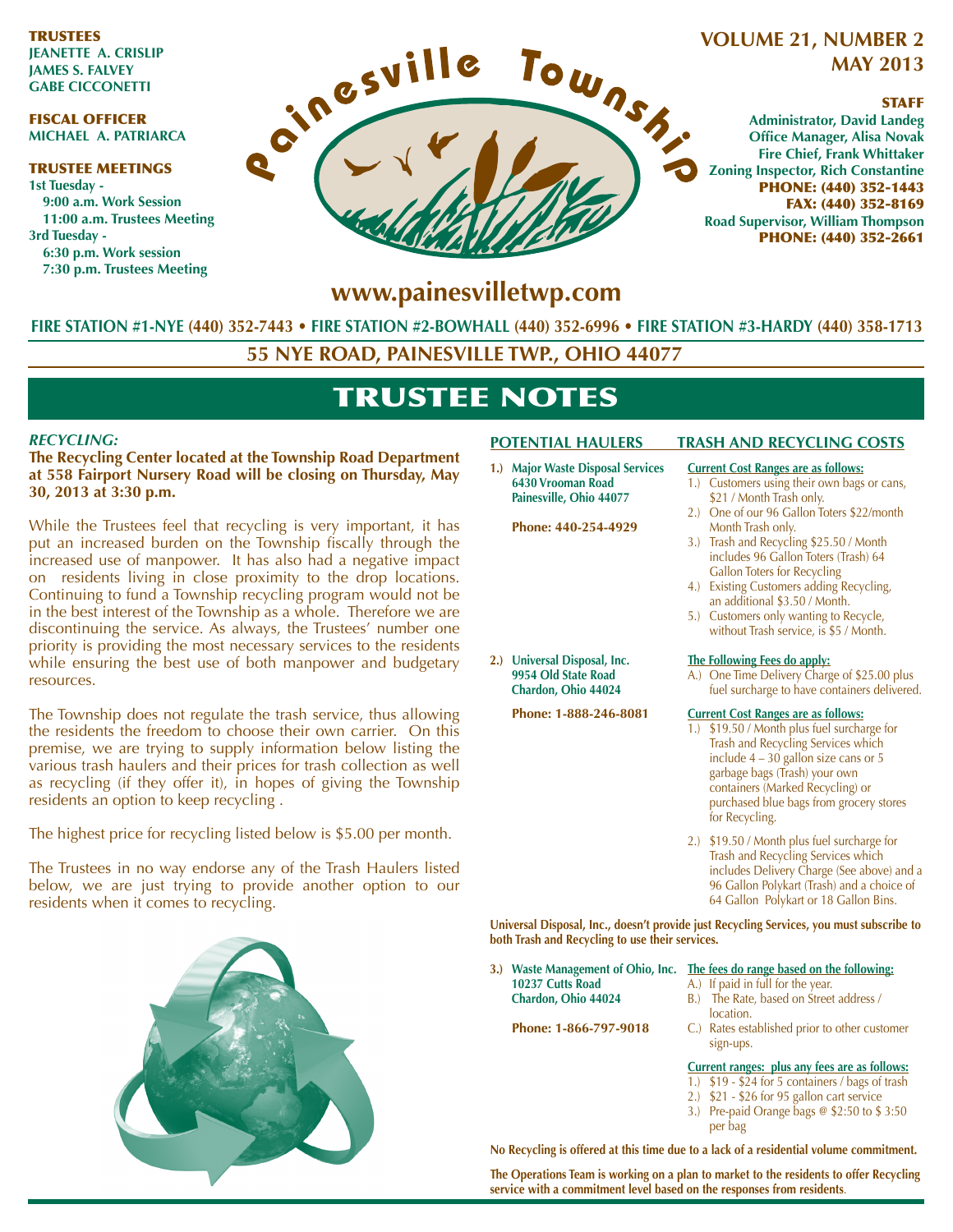# TRUSTEE NOTES

4.) **Scheiber's Hauling** *Current Costs are as follows:* **Fairport Harbor, Ohio 44077-8106** Toter on Wheels.

**P.O. Box 1106** 1.) \$17 / Month Trash Only, includes 96 Gallon

#### **Phone: 440-477-9211**

At present time No Recycling is offered, but they are working on a recycle program and will be establishing rates.

#### *Attention Township Seniors***:**

The Trustees once again have made a donation to both the Fairport Harbor Senior Center and the Painesville Area Senior Citizens Center, which allows Township Seniors to use either of the facilities. For more information contact the respective center as shown below:

| <b>Fairport Harbor Senior Center</b> | Painesville Area Senior Citizens |
|--------------------------------------|----------------------------------|
| 1380 East Street                     | Center                           |
| Fairport, Ohio 44077                 | 85 N. Park Place                 |
| Phone: 440-354-3674                  | Painesville, Ohio 44077          |
|                                      | Phone: 440-352-8095              |

#### *Beach Season is Around the Corner*

Did you see the Harmful Algae Bloom (HAB) in Lake Erie last summer? The HAB, caused by cyanobacteria, turns the lake to the color of peagreen soup. The algae bloom can also be harmful to your health if you swim in or ingest the water. Did you know that you can help prevent the HAB this summer? The cyanobacteria feed off nutrients in the water. The nutrients wash into the lake from fertilizer, sewage, pet waste, and yard waste. Remember, anything that flows into a storm drain will flow directly to Lake Erie!

We all want nice beaches and clean water for swimming this summer, so do your part to keep nutrients out of Lake Erie this spring and help prevent a HAB:

- Properly dispose of any leaves, branches, and grass clippings. Never dump yard waste at the banks of streams or in a storm drain.
- The best time to fertilize your lawn is in the fall. If you do fertilize this spring, only use the necessary amount and apply it according to the instructions on the label.
- Ensure all your household wastewater plumbing is properly connected to your septic system or the sanitary sewer.
- Pick up after your pets frequently and discard pet waste in the trash.

For more information, contact the Lake County Stormwater Management Department at (440) 350-5900 or visit www.lakecountyohio.gov/smd.

### *Do You Know???*

That the population of Painesville Township is over 16,000 people.

That the Township services over 100 lane-miles of improved roadway.

#### That the Township charges no income tax.

### *A Big THANK YOU!!*

Over the years, many Township residents and businesses have worked very hard to spring-clean and landscape their properties. The Township is grateful to all that help build pride in our community by beautifying their workplaces and homes.

### *Metal Recycling - Free Appliance Pick-Up:*

For free pick-up and removal of Refrigerators, Stoves, Washers & Dryers, Hot Water Tanks, Microwaves, other appliances, and batteries - Contact (440) 669-7552 for service.

**Note: A Freon disposal fee may apply** 

# ZONING DEPARTMENT

### *cont'd... 2013 Zoning Permit Summary*

2013 has gotten off to a great start and good things are happening in Painesville Township.

A total of 73 Zoning Certificate applications were received during the first four months of this year. This represented an increase of 46% from the same period last year. Here is a break-down by category:

- \* New dwellings 9<br>\* Commercial 9 \* Commercial 2 \* Industrial 2 \* Zoning Use & Occupancy 11 \* Alterations 1 \* Fences 11 \* Signs 8 \* Swimming Pools 6 \* Accessory Use 1 \* Transient Vendor 1<br>
1 Plan Reviews 1 \* Site Plan Reviews 1 \* Zoning Amendments 0 \* Zonig Appeals 2<br>
\* Conditional Uses 2 \* Conditional Uses 2 \* Exemptions 6 \* Right-of-way Access 0 \* Non-Conformance 2
- \* Residential Additions 4
- \* Accessory Structures 4

A total of five (5) permit applications have been denied for various reasons.

#### *SAYING HELLO & WELCOME TO NEW BUSINESSES IN 2013* Child Care On The Square 1697 Mentor Ave. Frank's Storage **471 Newell St.** Nouvelle Femme 1525 Madison Ave. Regency Insurance Agency 1930 Mentor Ave. Trend Hair Salon 2025 Mentor Ave.

In addition, the Clothing Cottage operated by the **Christ Child Society of Western Reserve**, is moving to 1509 Mentor Ave. Hardy Industrial Technologies is in the process of building a new warehouse and manufacturing building with plans for more expansion in the near future. The **Lake County Department**  of Utilities is also reconfiguring the former Minimum Security Facility on Blase Nemeth Road for use as a Customer Service Center and Engineering Facility. Goodwill Industries is planning on opening their new Donation and Retail Center at 2175 Mentor Ave. later this year. And we are expecting even more positive things over the next several months.

#### *Outside The Walls*

The Zoning Resolution contains provisions and restrictions for things that both residents and business operators may do outside the walls of their buildings and structures. Many of the things you may consider doing outdoors will require a zoning permit prior to your doing them. The most frequent violations of our zoning code have to do with the use of signs. It is recommended that you call the zoning office before placing any sign, other than a for sale or open house sign on a property for sale, anywhere in the Township. This recommendation applies to both residents and business operators.

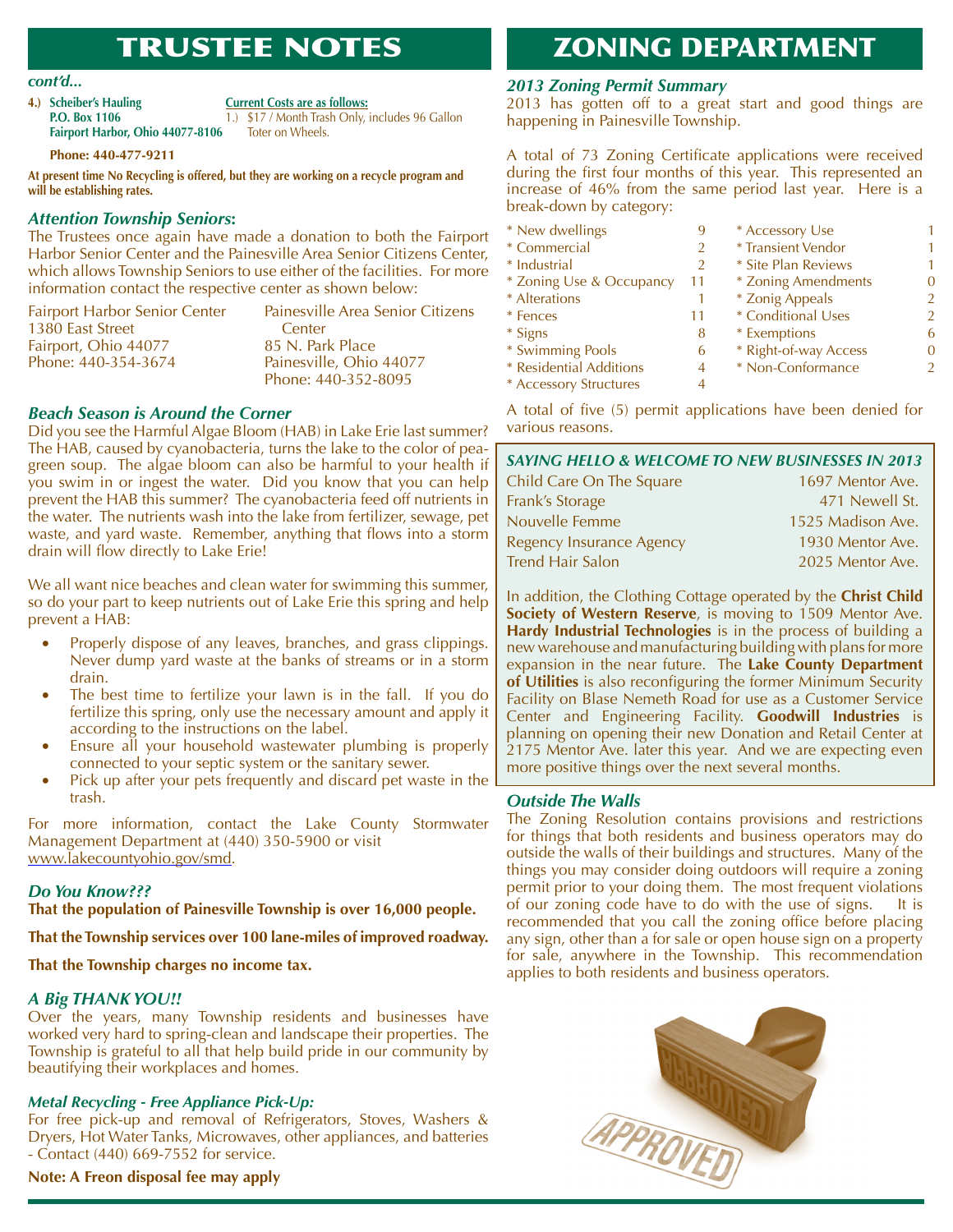# FIRE DEPARTMENT

#### *New Equipment & Grants*

We are in the process of installing a new Fire Station Alerting System (FSA). The system involves all the fire departments that are dispatched by Lake County Central Communications. Perry Fire District submitted for the grant to purchase and install the system, which was awarded last year.

The system will save response times; by alerting stations individually or simultaneously. The system will tie into the Computer Aided Dispatch (CAD) system the County currently uses now and will be upgraded by the end of the year. The CAD system will allow "run cards" to be built that tells the dispatcher what units are available and what units get sent out on the next call. These systems will save time by not requiring the dispatcher to talk to and confirm with the Fire Department officer who should be going on a given call.

The new system will assist us in becoming National Fire Protection Association (NFPA) compliant with our dispatch system. We currently have only one system in place to notify and alert stations of a call. The FSA upgrade will allow us to have two paths of communication, radio and internet (IP). The additional pathway will allow more information to be available to the responding units as they answer a call.

#### *Reduction in Revenues*

The Township is still facing significant reduction in revenue. Several years ago, the Ohio legislators passed HB 66 that called for the elimination of Tangible Personal Property Tax (TPPT) and replacing that system with the Commercial Activities Tax (CAT). The replacement plan called for the gradual reduction of the local reimbursement from the TPPT, with total elimination of the reimbursement occurring in 2017. Painesville Township will lose approximately \$500,000 in local revenue over that time. Our community is one of the most affected in Ohio due to our large industrial base. The formulas have been changing as to what percent we get and how much each year it will decrease.

- In addition to the loss of TPPT, we are faced with the reduction of Local Government Funds distributed by the Lake County Commissioners. We also will be expecting a reduction in collections and the affect of the decrease in property values might result in a decrease in inside millage revenue.
- The most recent affect on our revenue is from the reduction in property values in the Township. We have a 2.05 inside millage levy for Fire Department operations. Income from that levy grew over the years as property values went up, however with the down turn in the economy and property values, the income from that levy is about \$250,000 less than we received in 2009. That loss added to the reduction in Tangible Personal Property Taxes (TPPT) has had a net effect of a loss of approximately \$800,000 to our revenue stream.

#### *Fire Department Operating Budget*

The Fire Department operating budget is \$3.5 million for 2013. We have been working with a bare bones budget for the last 5 years. These are challenging times to still provide the level of Fire and EMS services while working with less money.

We have elected to refurbish a 1995 rescue squad for a cost of \$50,000 vs. \$120,000 for the cost of a new one.

We have rebuilt the pump on a 1994 New Lexington fire engine and are exploring the cost of a refurb on that unit. In order to get credit from the Insurance Rating Organization (ISO) we must recertify the pump and engine, which will take place this month.



We house and share the cost of a rescue squad with the Fairport Harbor Fire Department and we do truck maintenance for the Grand River Fire Department as well as co-staff their fire station.

The Painesville Township administration looks for every opportunity to share costs and save money with other communities, as all communities are facing the same challenge.

#### *Visit us on Facebook*

Check out our Facebook page, Painesville Township Fire. We are still working to provide you more information on the Fire Department, how it works and what we do. We intend to have past months call information, current classes, special events, information about our personnel and equipment posted and updated on a regular basis.

## ROAD SERVICE DEPARTMENT

The following roads will be repaired this summer construction season pending acceptable bids:

Stratford Rd. Wellesley Blvd. Pebblehurst Ct. Bryn Mawr Dr. Bellaire Dr. Appletree Ct. Fanwood Ct. (partial)

The Road Service Department employees have recently attended training courses through the Lake County Stormwater Department, the Ohio Utilities Protection Service, First Energy Company and the Northeast Ohio Snow and Ice Technologies Workshop where the Township's salt brine truck was on display.

The brush, leaf and yard waste drop off area is open on Wednesdays from 7:30 AM until 3:00 PM and on Saturdays from 10:00 AM until 2:00 PM. This service is for Township residents only and proof of residency may be required.

Curbside Brush Pickup: June  $10<sup>th</sup>$  from 7:30 AM until 3:30 PM.

#### *Keep Us Posted*

Please notify the Road Department of any missing or damaged street, road or stop signs. If you keep us posted, you will help us keep the roads signed properly and safe.